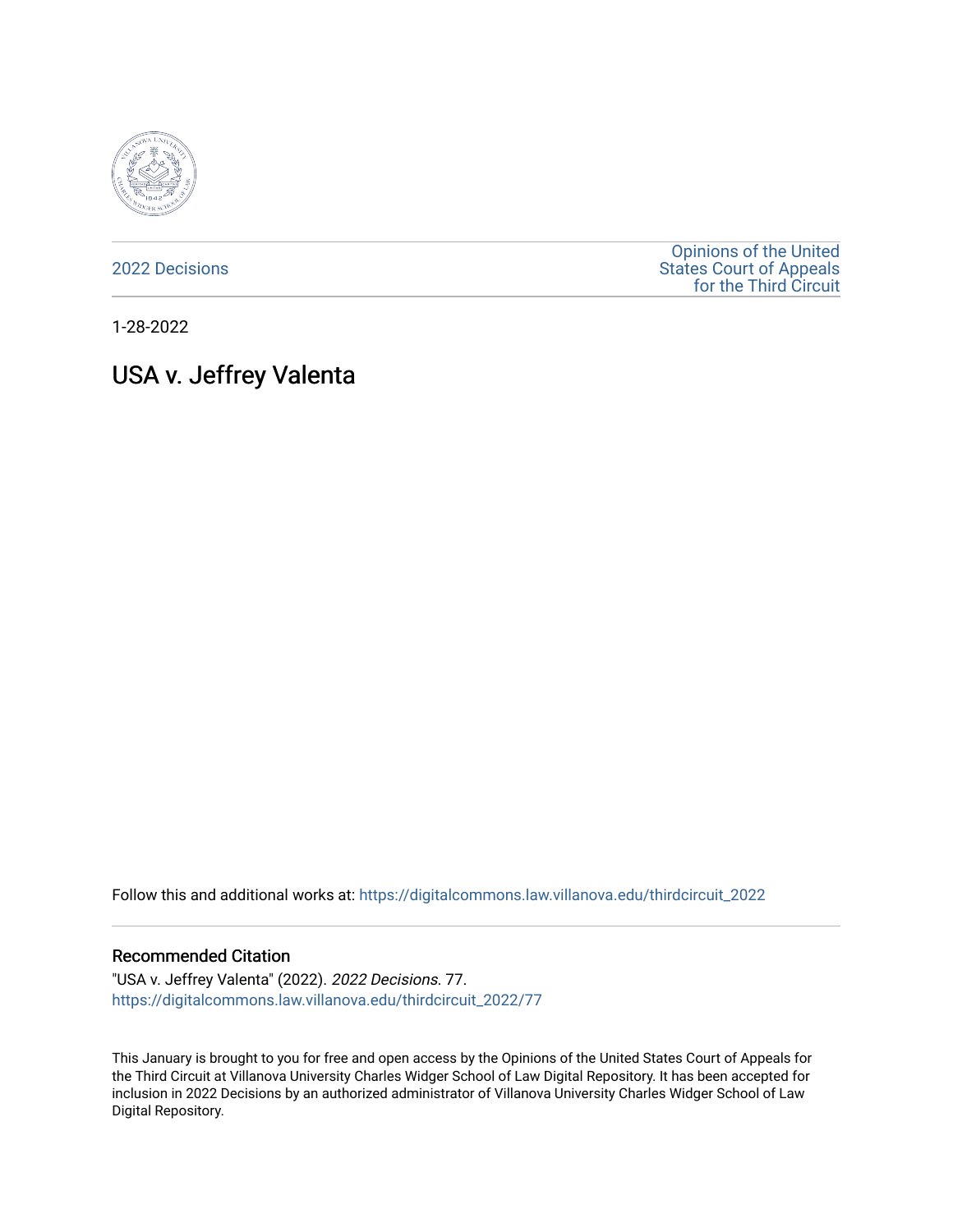### **NOT PRECEDENTIAL**

# UNITED STATES COURT OF APPEALS FOR THE THIRD CIRCUIT

\_\_\_\_\_\_\_\_\_\_\_\_\_\_

No. 20-1673 \_\_\_\_\_\_\_\_\_\_\_\_\_\_

#### UNITED STATES OF AMERICA

v.

JEFFREY JOHN VALENTA, Appellant

\_\_\_\_\_\_\_\_\_\_\_\_\_\_

Appeal from the United States District Court for the Western District of Pennsylvania (No. 2-15-cr-00161-001) District Judge: Honorable Joy Flowers Conti

Submitted Under Third Circuit L.A.R. 34.1(a) January 28, 2022

\_\_\_\_\_\_\_\_\_\_\_\_\_\_

\_\_\_\_\_\_\_\_\_\_\_\_\_\_

Before: HARDIMAN, SHWARTZ, and SMITH, Circuit Judges.

(Filed: January 28, 2022)

# **OPINION** \_\_\_\_\_\_\_\_\_\_\_\_\_\_

SHWARTZ, Circuit Judge.

This disposition is not an opinion of the full court and pursuant to I.O.P. 5.7 does not constitute binding precedent.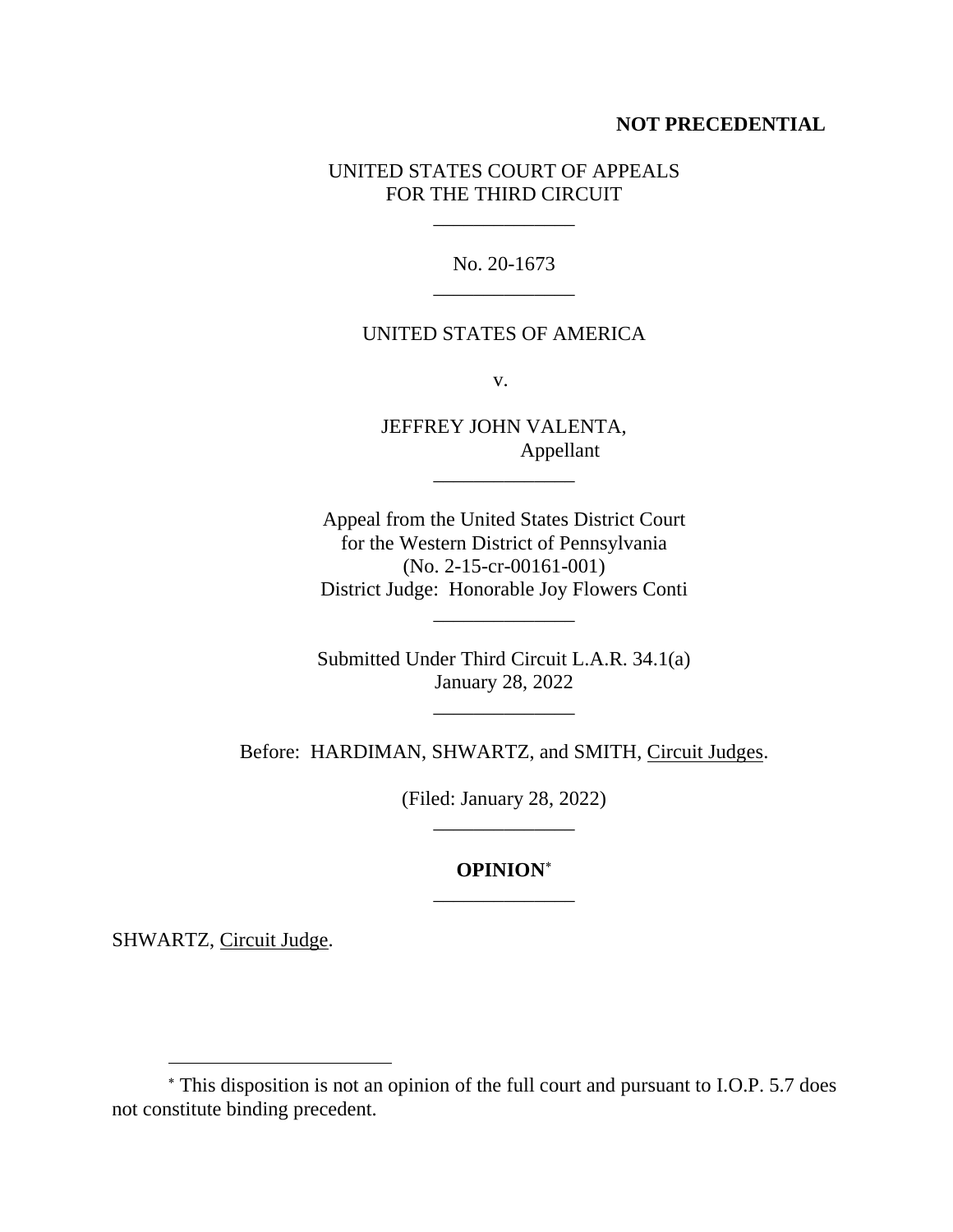Jeffrey John Valenta claims that he received ineffective assistance of counsel because his attorney failed to file a notice of appeal and he is therefore entitled to relief under 28 U.S.C. § 2255. The District Court denied relief without conducting an evidentiary hearing. Because Valenta's allegations, taken as true, set forth a colorable ineffective assistance of counsel claim under Strickland v. Washington, 466 U.S. 668 (1984), we will vacate the District Court's order and remand for an evidentiary hearing.

#### I

Valenta was indicted for receipt and possession of child pornography in violation of 18 U.S.C. §§ 2252(a)(2) and (a)(4)(b). The District Court appointed counsel to represent him. After the Court denied Valenta's suppression motion, Valenta agreed to plead guilty to the receipt charge pursuant to a plea agreement. As part of the plea agreement, Valenta agreed to waive his right to appeal except where: (1) the United States appealed, (2) the sentence exceeded the statutory limits, or (3) the sentence "unreasonably" exceeded the United States Sentencing Guidelines' range. At the plea hearing, the District Court reviewed Valenta's appellate rights, and Valenta confirmed he was "willing to give up those rights for the benefits of the plea agreement."

The District Court sentenced Valenta to five years' imprisonment and five years' supervised release. After announcing its sentence, the Court discussed Valenta's appellate rights and instructed that any appeal was to be filed within fourteen days of judgment being entered. The Court added that if Valenta was "unable to pay the cost of an appeal, [he] may apply for leave to appeal in forma pauperis," and if he "so request[ed], the clerk of court [would] prepare and file a notice of appeal on [his] behalf."

2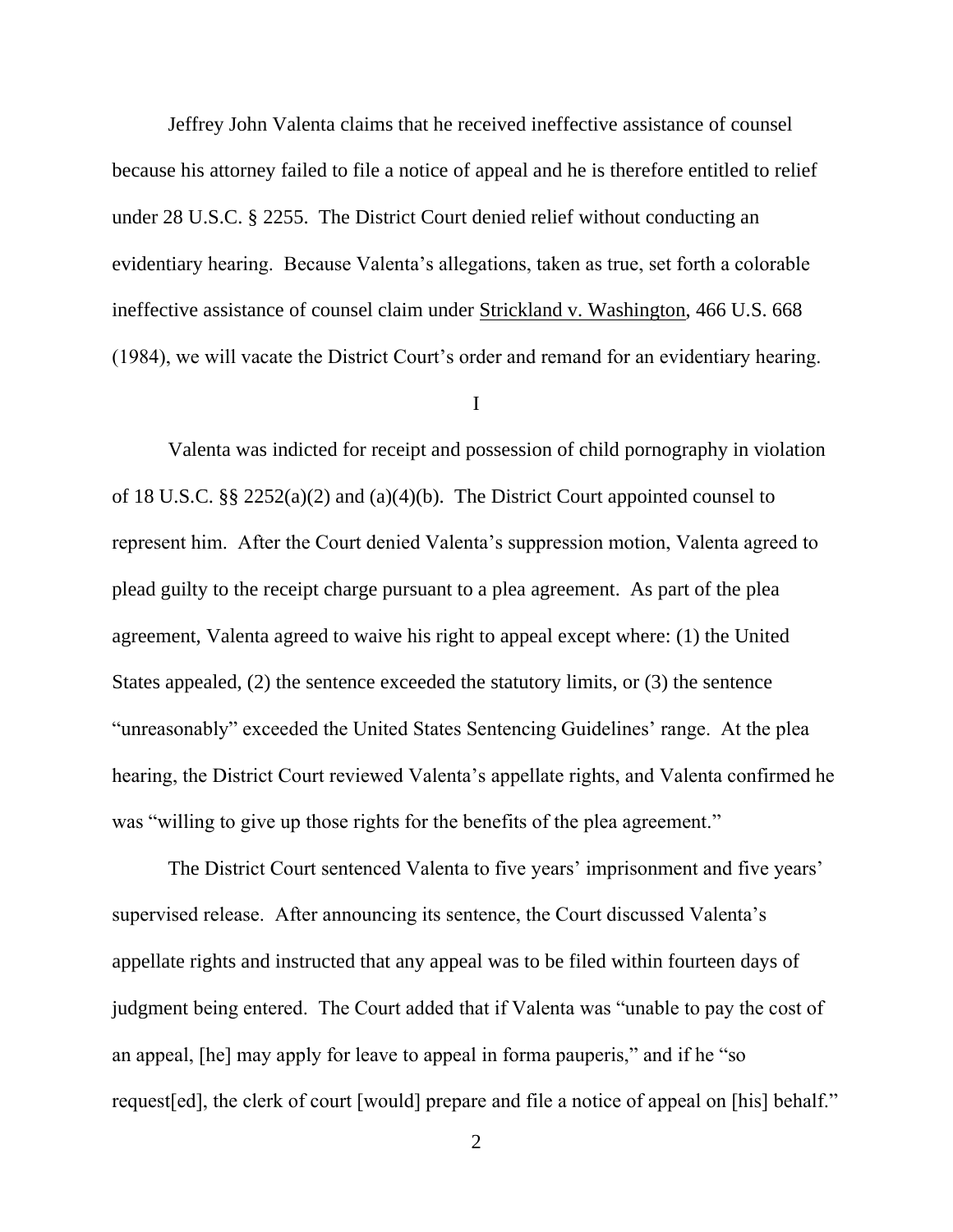App. 89-90. The District Court then engaged in the following colloquy regarding

Valenta's appellate rights:

[COUNSEL]: We've talked about the waiver in the letter, Your Honor, so that's why he's—

THE DEFENDANT: I had a head injury.

THE COURT: I said subject to any limitations to which you've agreed, but you do have some basic rights that I wanted to make sure you were aware of.

THE DEFENDANT: Yes.

THE COURT: Do you understand those rights?

THE DEFENDANT: I'm going to be real frank with you, Your Honor. I appreciate your patience with me. I believe so.

[COUNSEL]: I think we wish there was some way to avoid this, but Mr. Valenta waived his appeal rights with respect to the sentence that the court imposed if the court were to impose that sentence, so—

THE COURT: You agreed to it as well, you know.

THE DEFENDANT: I have one question. Again, I'm a little cloudy. I apologize. THE COURT: That's okay. What's your question?

THE DEFENDANT: In regards to appeal rights, I was under the impression at some point we had gotten some information from Ms. Kennedy about the appeal—a plea with appeal of suppression. It was an interesting term, and I wasn't real familiar with [sic]. It kind of got past all of us, I think.

[COUNSEL]: We deliberately did not ask for that in exchange for the agreed upon sentence. We could have had the—if we had had the conditional plea—

THE DEFENDANT: Conditional plea based on suppression.

[COUNSEL]: —we would have had to litigate the length of the sentence, and there still would have been the five year statutory minimum that nobody can do anything about, so we did agree to proceed.

THE COURT: You got the minimum that could possibly be imposed.

THE DEFENDANT: I appreciate that. It was just something—I'm fine. Thank you.

[COUNSEL]: The letter also provides that if you find that I have acted ineffectively, substandard substantially to professional norms, you are allowed to file about that.

THE COURT: If you have appropriate grounds, you can do so.

THE DEFENDANT: Thank you for clearing that up. I appreciate that.

App. 90-91.

Counsel did not file a notice of appeal. Valenta, pro se, filed an untimely appeal,

which our Court dismissed.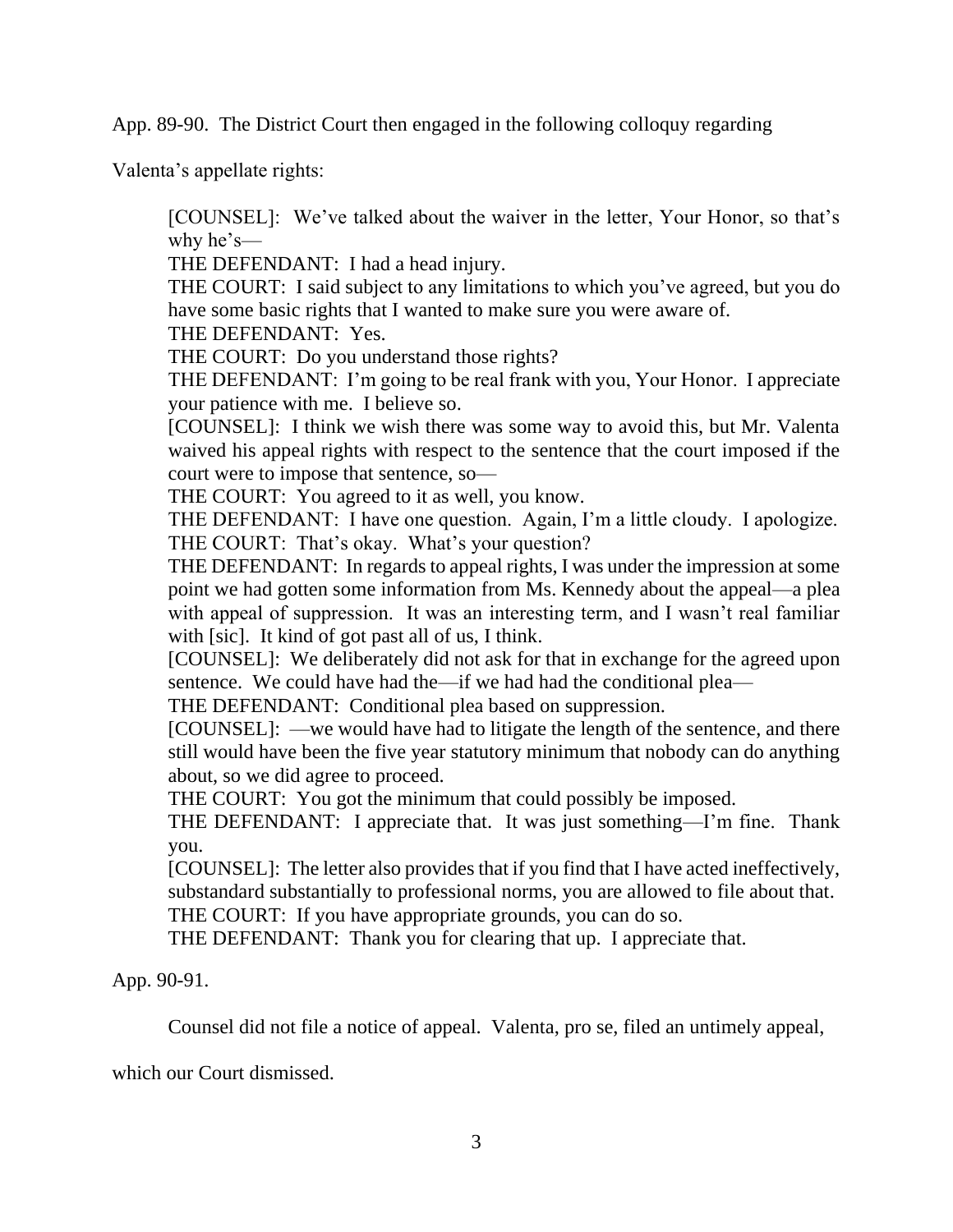Valenta filed a pro se motion to vacate his sentence pursuant to 28 U.S.C. § 2255, alleging various grounds for relief including ineffective assistance of counsel. Valenta asserted, in relevant part, that (1) he "insist[ed] [on the appeal] during the federal proceedings and on the day of sentencing" and "continually asked about [a] missing condition in the plea even at the sentencing hearing," App. 103-04; (2) "[counsel] abandoned [Valenta] at the end of [his sentencing] hearing without providing for a backup counsel," App. 103; and (3) "[counsel's] abandonment post sentencing caused [Valenta] to miss a deadline for appeal, an appeal that [Valenta] was insistent upon during the federal proceedings and on the day of sentencing," App. 103.

The District Court denied relief without a hearing. The Court found, among other things, that (1) Valenta's grounds for ineffective assistance, including counsel's "retire[ment] after the sentencing hearing and fail[ure] to file an appeal," App. 7, were "largely mooted by Valenta's knowing, counseled and voluntary plea of guilty," App. 11; and (2) Valenta was not prejudiced by "counsel's retirement after the sentencing hearing and failure to file an appeal" because (a) Valenta could not "disavow the actual terms of the plea agreement," including his "knowing[] and voluntar[y]" appellate waiver, and (b) "he received the lowest possible sentence," App. 12.

Valenta appeals the denial of § 2255 relief and we granted a certificate of appealability solely on the question of counsel's failure to file a direct appeal.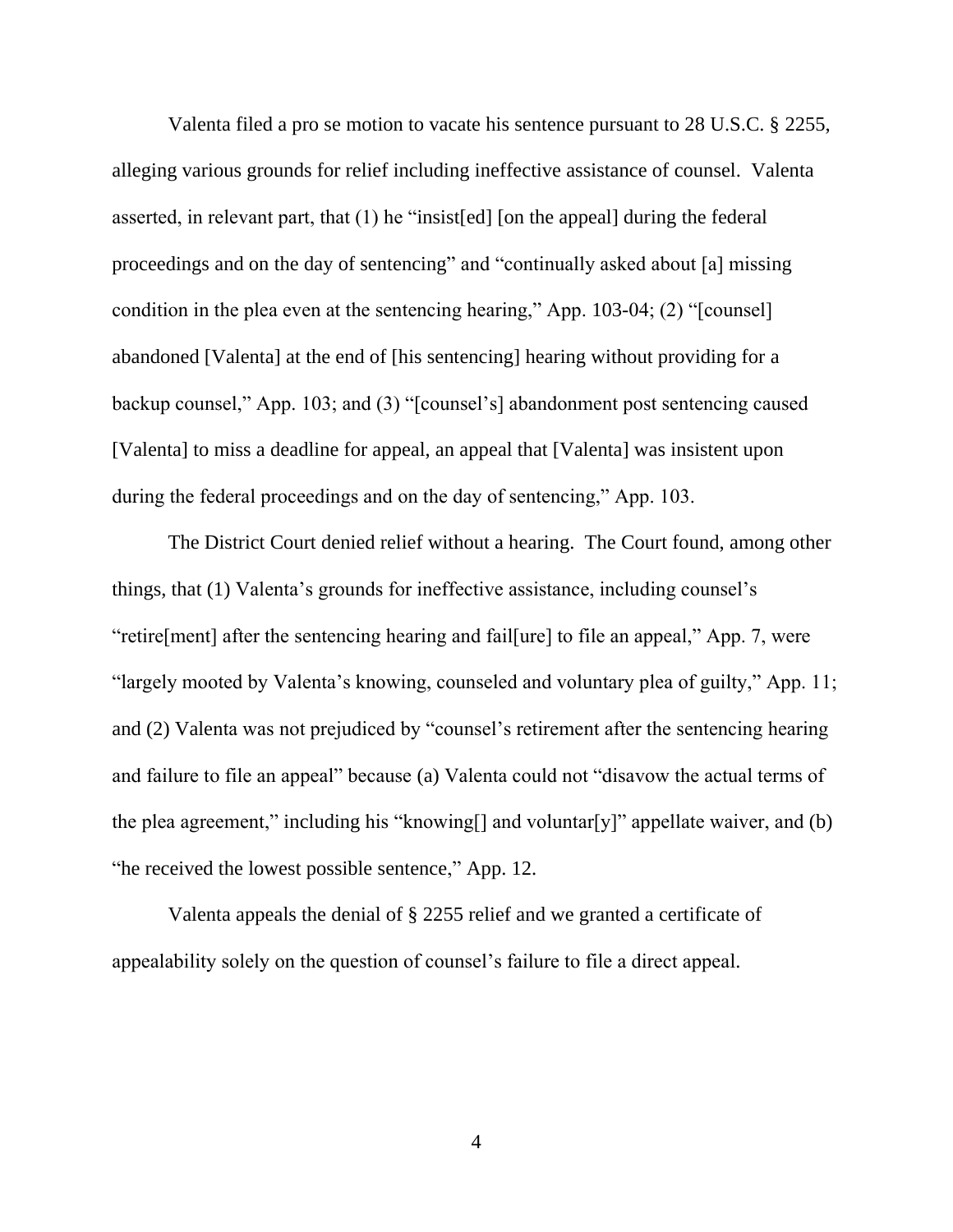$\Pi^1$ 

 $A^2$ 

Section 2255(b) requires courts to hold an evidentiary hearing "[u]nless the motion and the files and records of the case conclusively show that the prisoner is entitled to no relief." Accordingly, a district court should hold an evidentiary hearing when the habeas petition "allege[s] any facts warranting relief under § 2255 that are not clearly resolved by the record." United States v. Tolliver, 800 F.3d 138, 141 (3d Cir. 2015) (alteration in original) (quoting United States v. Booth, 432 F.3d 542, 546 (3d Cir. 2005)). In assessing whether a hearing is necessary, the court "must accept the truth of the movant's factual allegations unless they are clearly frivolous" or contradicted by the record. Id. (quoting Booth, 432 F.3d at 545); United States v. Arrington, 13 F.4th 331, 335 (3d Cir. 2021) ("A movant need not 'prove' anything to warrant a hearing."); Solis v. United States, 252 F.3d 289, 295 (3d Cir. 2001) (holding no entitlement to hearing where facts were "contradicted conclusively by the record, or . . . patently frivolous"). Thus, when evaluating a Strickland claim, which requires proof that counsel failed to perform competently and that the petitioner was prejudiced by counsel's error, we must determine whether the nonfrivolous facts "conclusively fail to show ineffective assistance of

<sup>&</sup>lt;sup>1</sup> The District Court had jurisdiction pursuant to 28 U.S.C. § 2255. We have jurisdiction under 28 U.S.C. § 2253(a), (c) (grant of certificate of appealability), 28 U.S.C. § 1291, and 28 U.S.C. § 2255(d).

 $2$  We review the denial of an evidentiary hearing in a habeas petition for abuse of discretion. United States v. Bui, 795 F.3d 363, 366 (3d Cir. 2015) (quoting United States v. Lilly, 536 F.3d 190, 195 (3d Cir. 2008)). We exercise plenary review over the District Court's underlying legal conclusions and review its factual findings for clear error. United States v. Arrington, 13 F.4th 331, 334 (3d Cir. 2021).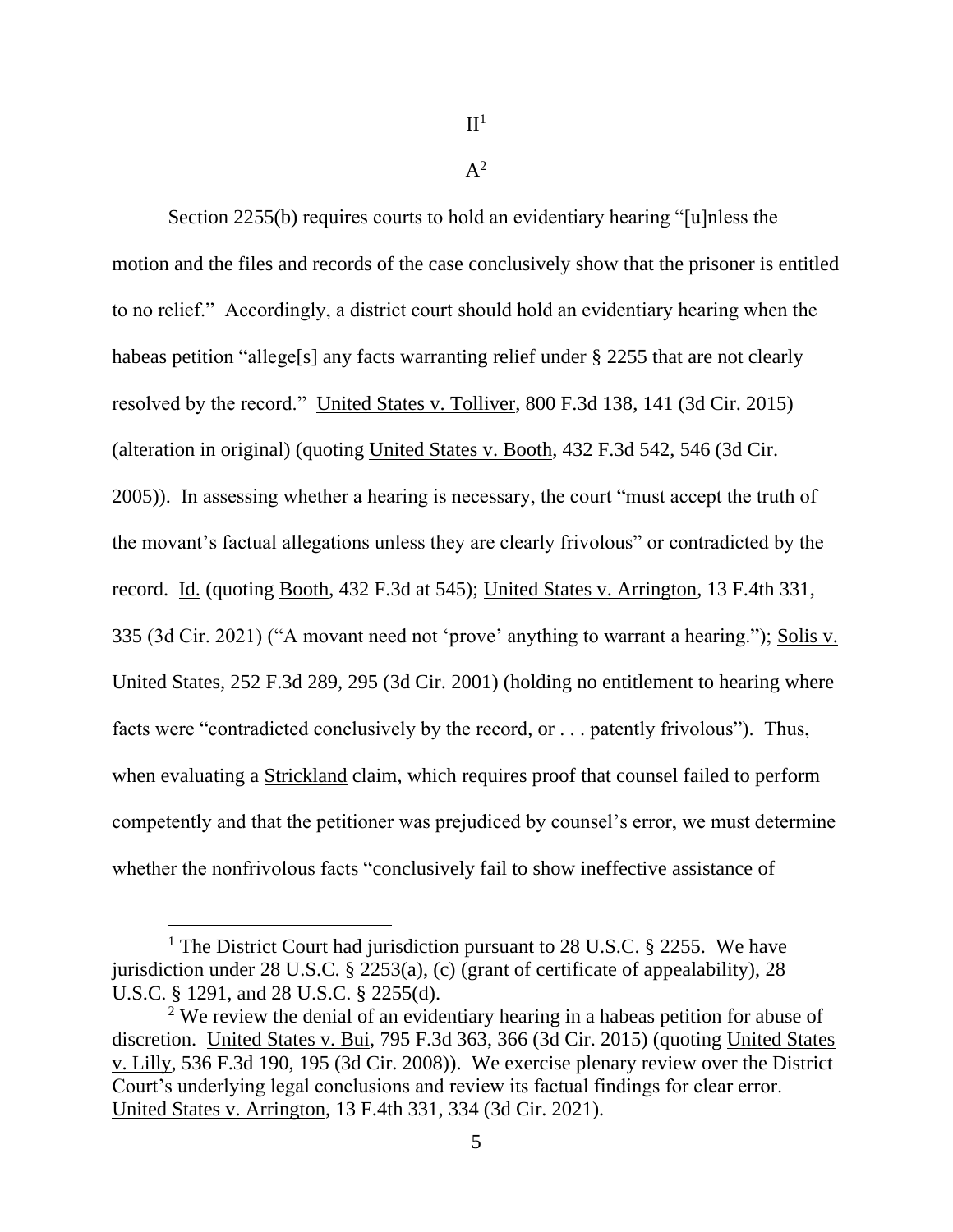counsel." Arrington, 13 F.4th at 334 (quoting United States v. Dawson, 857 F.2d 923, 927-28 (3d Cir. 1988)). If the presumptively truthful, nonfrivolous facts do not "conclusively fail either prong of the Strickland test, then a hearing must be held." Dawson, 857 F.2d at 928 (emphasis omitted).

#### B

We first examine whether Valenta's core allegations are frivolous.<sup>3</sup> The crux of Valenta's claim is that he requested an appeal, but his counsel never filed it.

As to Valenta's desire for an appeal, his § 2255 motion asserts that he requested an appeal before, after, and during his sentencing. While Valenta's motion lacks detail about when and how he made his out-of-court requests, $4$  his allegations are not frivolous or clearly contradicted by the record. See Arrington, 13 F.4th at 334.

At Valenta's sentencing hearing, he stated that he "was under the impression" he had entered a conditional plea, which would allow him to appeal the suppression ruling. App. 90-91**.** Although he was mistaken about reserving his right to pursue an appeal of

<sup>&</sup>lt;sup>3</sup> The District Court did not find that Valenta's allegations were frivolous or clearly contradicted by the record. See Moore v. United States, 571 F.2d 179, 184-85 (3d Cir. 1978) (rejecting Government's argument that "unsubstantiated" allegations "deserve little attention" because the district court made no findings that the defendant's allegations were "frivolous").

<sup>4</sup> The Government cites United States v. Thomas, 221 F.3d 430 (3d Cir. 2000), for the proposition that Valenta's allegations should be disregarded because they are "vague and conclusory." Appellee's Br. at 16, 17-18 (citing Thomas, 221 F.3d at 437). Thomas, however, held that claims in a § 2255 motion should only be "disposed of without further investigation" where they do not, "at least on their face[,] present substantial issues upon which the District Court could have proceeded." Thomas, 221 F.3d at 438. On its face, Valenta's motion alleges that he "insist[ed] upon" an appeal at the sentencing hearing, which provides sufficient ground for a court to probe the factual basis for his claims. App. 103.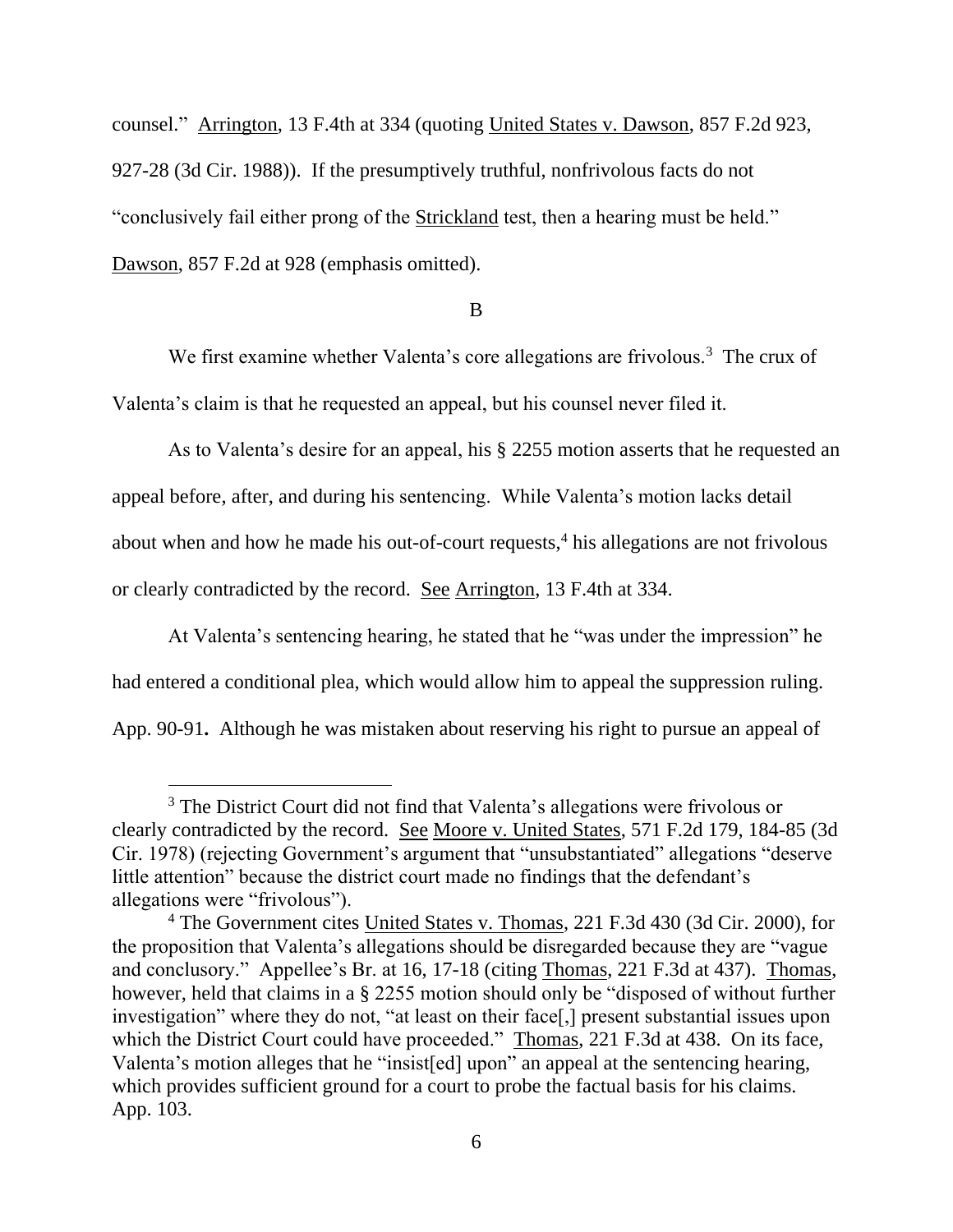the suppression ruling—and although the record is silent on any discussion of an appeal before or after the sentencing—neither this mistake on his part nor this silence means his alleged request that counsel file an appeal is conclusively contradicted or "patently frivolous." Solis, 252 F.3d at 295. Because Valenta's allegations about requesting an appeal before or after his sentencing hearing are not frivolous or clearly contradicted by the record, we will take his allegations as true for assessing his entitlement to relief.

## $\overline{C}$

We next examine whether, taking Valenta's uncontradicted allegations as true, he is conclusively barred from relief for ineffective assistance of counsel. To obtain relief, Valenta must show (1) that his counsel performed below the objective standard of reasonableness, and (2) a reasonable probability that the result would have been different but for counsel's errors. Dawson, 857 F.2d at 928. A lawyer's performance is not objectively reasonable where the lawyer "disregards specific instructions from the defendant to file a notice of appeal" because a defendant "reasonably relies upon counsel to file the necessary notice." Roe v. Flores-Ortega, 528 U.S. 470, 477 (2000). To establish prejudice where, as here, the alleged deficient performance stems from a failure to file a notice of appeal, a defendant need only show that, "but for counsel's deficient failure to consult with him about an appeal, he would have timely appealed." Id. at  $484$ ; see also Velazquez v. Superintendent Fayette SCI, 937 F.3d 151, 163 (3d Cir. 2019) (holding a defendant "need not show that the decision to undergo the process[, such as an appeal,] would have resulted in a more favorable outcome"). Valenta's allegations

7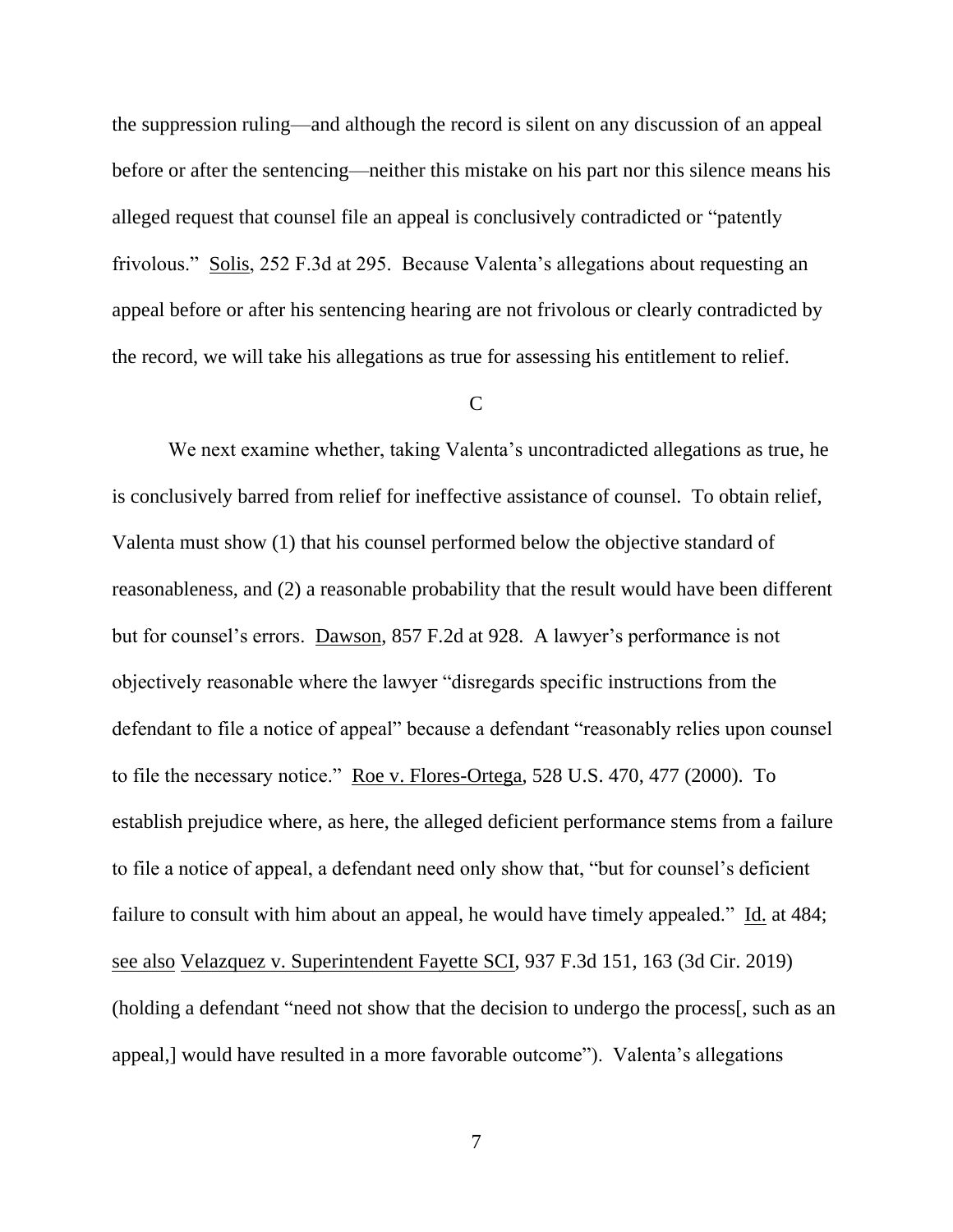pertaining to each prong of his ineffective assistance of counsel claim do not conclusively bar him from relief.

First, regarding deficient performance, Valenta alleges that his counsel "failed to file an appeal" despite Valenta's "continual[]" questions. App. 104-05. If Valenta is correct, his counsel's performance may have been deficient under Flores-Ortega. See 528 U.S. at 477 (holding that disregarding specific instructions to file a notice of appeal is "professionally unreasonable"). Moreover, Valenta's statement that he repeatedly asked his counsel about an appeal raises unresolved factual questions regarding what Valenta said to his counsel about filing an appeal. See id. at 478 ("In those cases where the defendant neither instructs counsel to file an appeal nor asks that an appeal not be taken, . . . the question whether counsel has performed deficiently by not filing a notice of appeal [turns on] whether counsel in fact consulted with the defendant about an appeal.").<sup>5</sup> An evidentiary hearing is necessary to develop these facts.

Second, regarding prejudice, Valenta alleged that counsel's "abandonment" after sentencing "caused [Valenta] to miss a deadline for appeal" that Valenta "was insist[e]nt upon." App. 103. Valenta thus contends that but for counsel's deficient performance, he

<sup>&</sup>lt;sup>5</sup> See also Solis, 252 F.3d at 293 ("[C]ounsel has 'a constitutionally-imposed duty to consult with the defendant about an appeal when there is reason to think either (1) that a rational defendant would want to appeal (for example, because there are nonfrivolous grounds for appeal), or (2) that this particular defendant reasonably demonstrated to counsel that he was interested in appealing.'" (quoting Flores-Ortega, 528 U.S. at 480)).